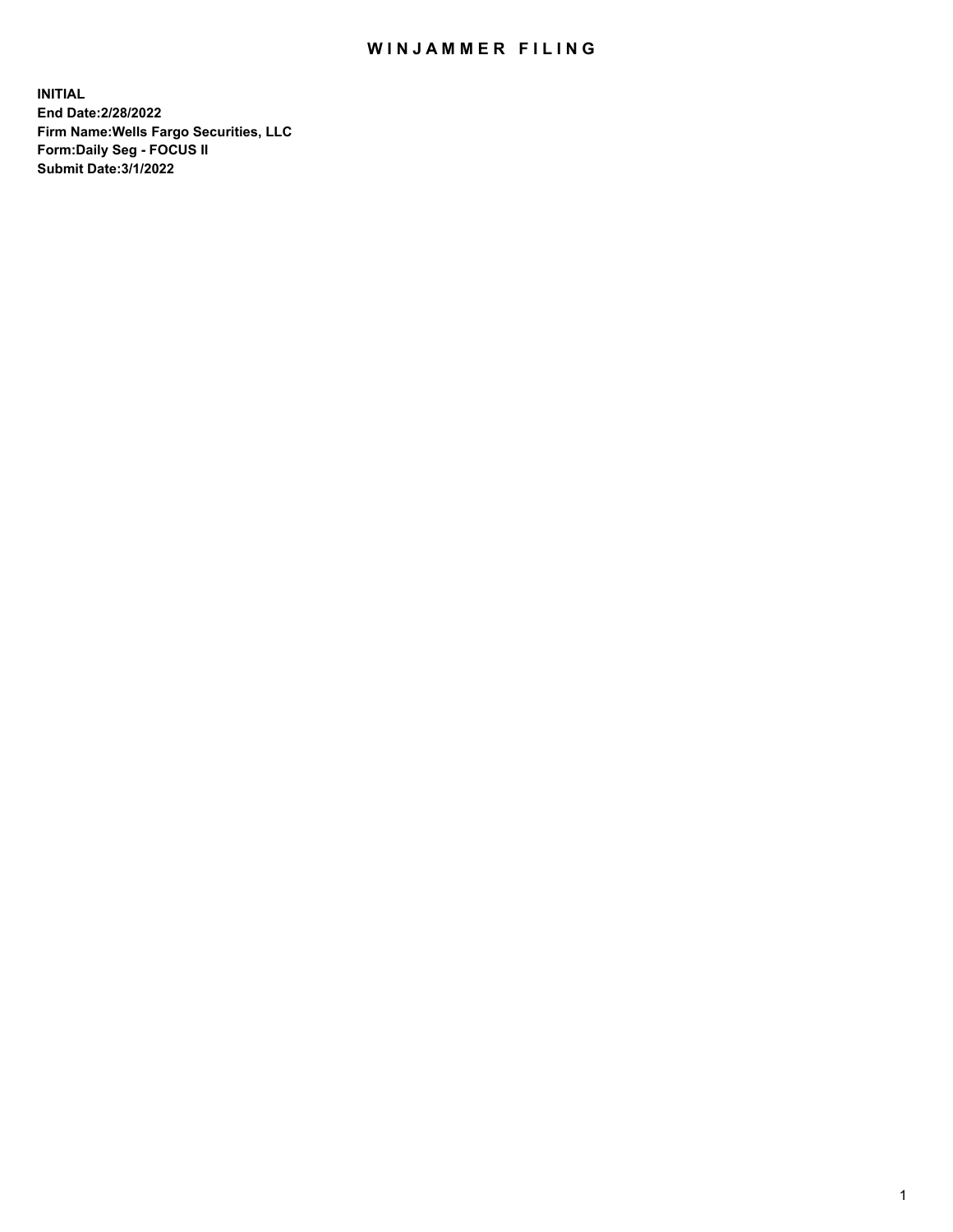**INITIAL End Date:2/28/2022 Firm Name:Wells Fargo Securities, LLC Form:Daily Seg - FOCUS II Submit Date:3/1/2022 Daily Segregation - Cover Page**

| Name of Company                                                                                                                                                                                                                                                                                                               | <b>Wells Fargo Securities LLC</b>               |
|-------------------------------------------------------------------------------------------------------------------------------------------------------------------------------------------------------------------------------------------------------------------------------------------------------------------------------|-------------------------------------------------|
| <b>Contact Name</b>                                                                                                                                                                                                                                                                                                           | <b>James Gnall</b>                              |
| <b>Contact Phone Number</b>                                                                                                                                                                                                                                                                                                   | 917-699-6822                                    |
| <b>Contact Email Address</b>                                                                                                                                                                                                                                                                                                  | james.w.gnall@wellsfargo.com                    |
| FCM's Customer Segregated Funds Residual Interest Target (choose one):<br>a. Minimum dollar amount: ; or<br>b. Minimum percentage of customer segregated funds required:% ; or<br>c. Dollar amount range between: and; or<br>d. Percentage range of customer segregated funds required between:% and%.                        | 115,000,000<br><u>0</u><br>00<br>00             |
| FCM's Customer Secured Amount Funds Residual Interest Target (choose one):<br>a. Minimum dollar amount: ; or<br>b. Minimum percentage of customer secured funds required:%; or<br>c. Dollar amount range between: and; or<br>d. Percentage range of customer secured funds required between:% and%.                           | 30,000,000<br><u>0</u><br>00<br>0 <sub>0</sub>  |
| FCM's Cleared Swaps Customer Collateral Residual Interest Target (choose one):<br>a. Minimum dollar amount: ; or<br>b. Minimum percentage of cleared swaps customer collateral required:%; or<br>c. Dollar amount range between: and; or<br>d. Percentage range of cleared swaps customer collateral required between:% and%. | 355,000,000<br><u>0</u><br>0 <sub>0</sub><br>00 |

Attach supporting documents CH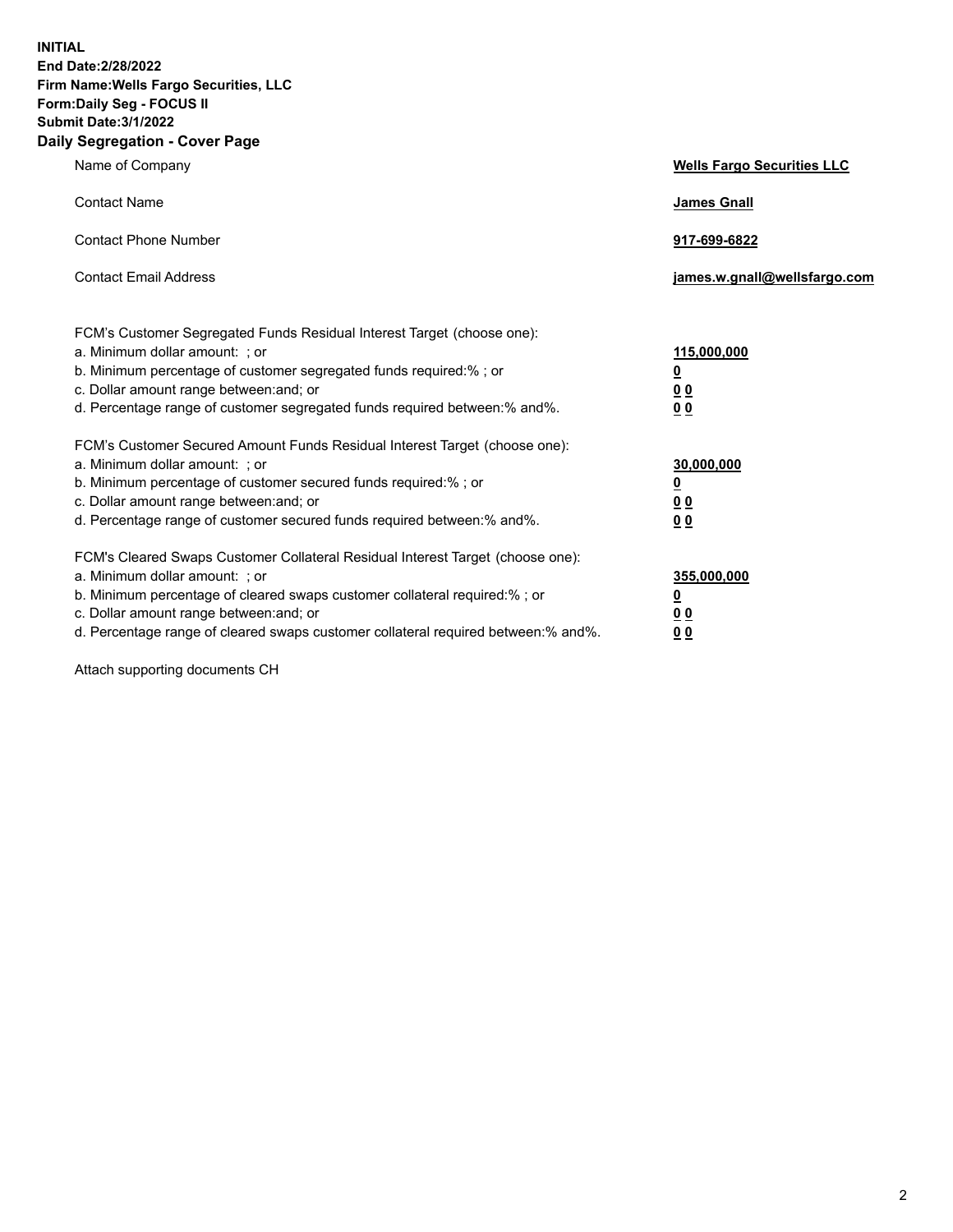**INITIAL End Date:2/28/2022 Firm Name:Wells Fargo Securities, LLC Form:Daily Seg - FOCUS II Submit Date:3/1/2022 Daily Segregation - Secured Amounts** Foreign Futures and Foreign Options Secured Amounts Amount required to be set aside pursuant to law, rule or regulation of a foreign government or a rule of a self-regulatory organization authorized thereunder **0** [7305] 1. Net ledger balance - Foreign Futures and Foreign Option Trading - All Customers A. Cash **411,421,767** [7315] B. Securities (at market) **192,007,632** [7317] 2. Net unrealized profit (loss) in open futures contracts traded on a foreign board of trade **-87,174,922** [7325] 3. Exchange traded options a. Market value of open option contracts purchased on a foreign board of trade **329,963** [7335] b. Market value of open contracts granted (sold) on a foreign board of trade **0** [7337] 4. Net equity (deficit) (add lines 1. 2. and 3.) **516,584,440** [7345] 5. Account liquidating to a deficit and account with a debit balances - gross amount **2,838,943** [7351] Less: amount offset by customer owned securities **-2,466,343** [7352] **372,600** [7354] 6. Amount required to be set aside as the secured amount - Net Liquidating Equity Method (add lines 4 and 5) **516,957,040** [7355] 7. Greater of amount required to be set aside pursuant to foreign jurisdiction (above) or line 6. **516,957,040** [7360] FUNDS DEPOSITED IN SEPARATE REGULATION 30.7 ACCOUNTS 1. Cash in banks A. Banks located in the United States **111,072,943** [7500] B. Other banks qualified under Regulation 30.7 **58,519,618** [7520] **169,592,561** [7530] 2. Securities A. In safekeeping with banks located in the United States **231,251,649** [7540] B. In safekeeping with other banks qualified under Regulation 30.7 **0** [7560] **231,251,649** [7570] 3. Equities with registered futures commission merchants A. Cash **-14,503,298** [7580] B. Securities **45,824,553** [7590] C. Unrealized gain (loss) on open futures contracts **36,365,788** [7600] D. Value of long option contracts **20** [7610] E. Value of short option contracts **0** [7615] **67,687,063** [7620] 4. Amounts held by clearing organizations of foreign boards of trade A. Cash **0** [7640] B. Securities **0** [7650] C. Amount due to (from) clearing organization - daily variation **0** [7660] D. Value of long option contracts **0** [7670] E. Value of short option contracts **0** [7675] **0** [7680] 5. Amounts held by members of foreign boards of trade A. Cash **330,700,619** [7700] B. Securities **0** [7710] C. Unrealized gain (loss) on open futures contracts **-134,834,150** [7720] D. Value of long option contracts **329,944** [7730] E. Value of short option contracts **0** [7735] **196,196,413** [7740] 6. Amounts with other depositories designated by a foreign board of trade **0** [7760] 7. Segregated funds on hand **0** [7765] 8. Total funds in separate section 30.7 accounts **664,727,686** [7770] 9. Excess (deficiency) Set Aside for Secured Amount (subtract line 7 Secured Statement Page 1 from Line 8) **147,770,646** [7380] 10. Management Target Amount for Excess funds in separate section 30.7 accounts **30,000,000** [7780]

11. Excess (deficiency) funds in separate 30.7 accounts over (under) Management Target **117,770,646** [7785]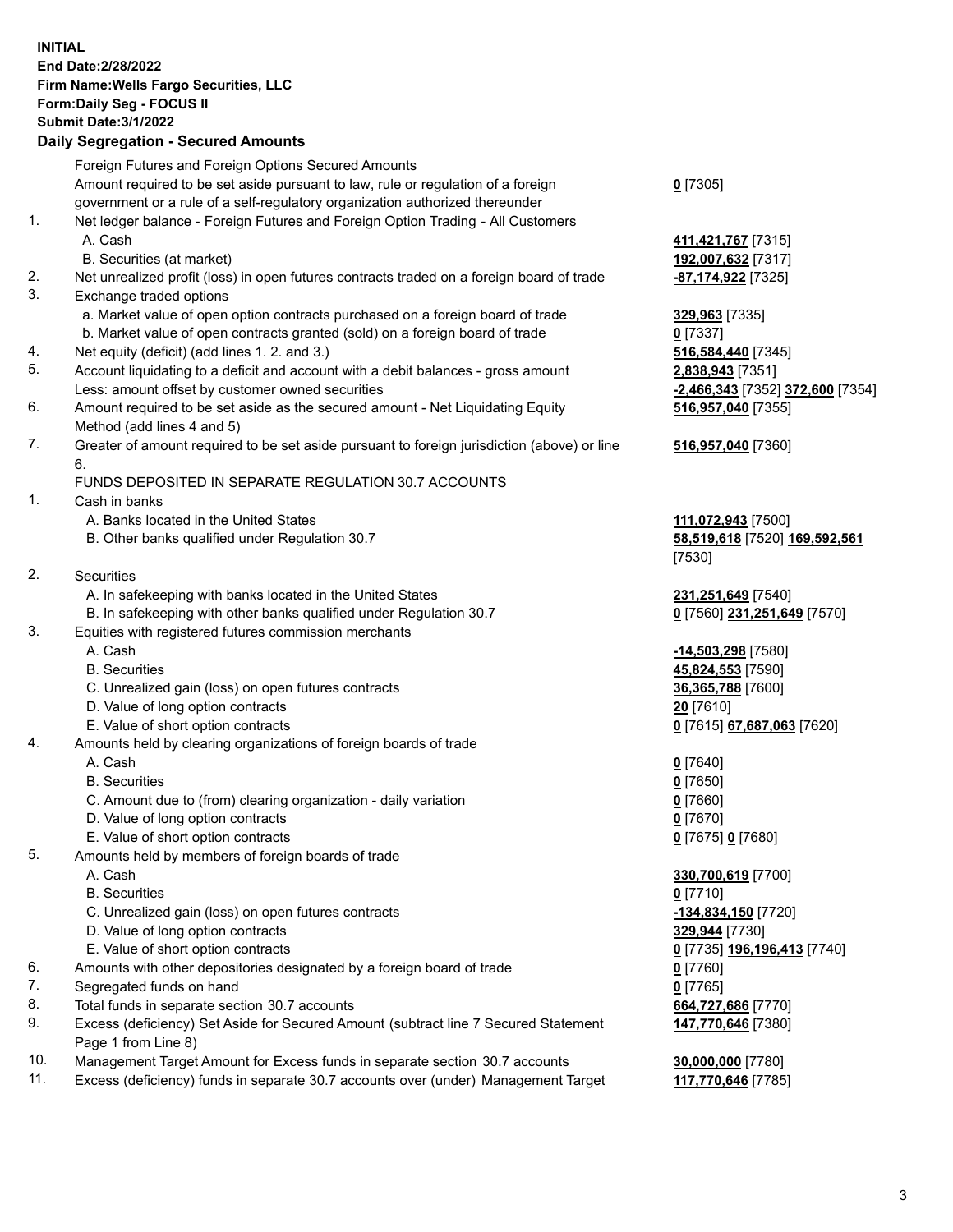**INITIAL End Date:2/28/2022 Firm Name:Wells Fargo Securities, LLC Form:Daily Seg - FOCUS II Submit Date:3/1/2022 Daily Segregation - Segregation Statement** SEGREGATION REQUIREMENTS(Section 4d(2) of the CEAct) 1. Net ledger balance A. Cash **3,018,477,066** [7010] B. Securities (at market) **1,986,755,196** [7020] 2. Net unrealized profit (loss) in open futures contracts traded on a contract market **62,101,227** [7030] 3. Exchange traded options A. Add market value of open option contracts purchased on a contract market **1,712,607,629** [7032] B. Deduct market value of open option contracts granted (sold) on a contract market **-1,568,452,265** [7033] 4. Net equity (deficit) (add lines 1, 2 and 3) **5,211,488,853** [7040] 5. Accounts liquidating to a deficit and accounts with debit balances - gross amount **274,128,238** [7045] Less: amount offset by customer securities **-258,642,569** [7047] **15,485,669** [7050] 6. Amount required to be segregated (add lines 4 and 5) **5,226,974,522** [7060] FUNDS IN SEGREGATED ACCOUNTS 7. Deposited in segregated funds bank accounts A. Cash **110,791,865** [7070] B. Securities representing investments of customers' funds (at market) **675,531,916** [7080] C. Securities held for particular customers or option customers in lieu of cash (at market) **135,952,023** [7090] 8. Margins on deposit with derivatives clearing organizations of contract markets A. Cash **2,814,582,741** [7100] B. Securities representing investments of customers' funds (at market) **124,312,530** [7110] C. Securities held for particular customers or option customers in lieu of cash (at market) **1,850,803,173** [7120] 9. Net settlement from (to) derivatives clearing organizations of contract markets **-40,597,020** [7130] 10. Exchange traded options A. Value of open long option contracts **1,712,607,629** [7132] B. Value of open short option contracts **-1,568,452,265** [7133] 11. Net equities with other FCMs A. Net liquidating equity **0** [7140] B. Securities representing investments of customers' funds (at market) **0** [7160] C. Securities held for particular customers or option customers in lieu of cash (at market) **0** [7170] 12. Segregated funds on hand **0** [7150] 13. Total amount in segregation (add lines 7 through 12) **5,815,532,592** [7180] 14. Excess (deficiency) funds in segregation (subtract line 6 from line 13) **588,558,070** [7190] 15. Management Target Amount for Excess funds in segregation **115,000,000** [7194] 16. Excess (deficiency) funds in segregation over (under) Management Target Amount **473,558,070** [7198]

Excess